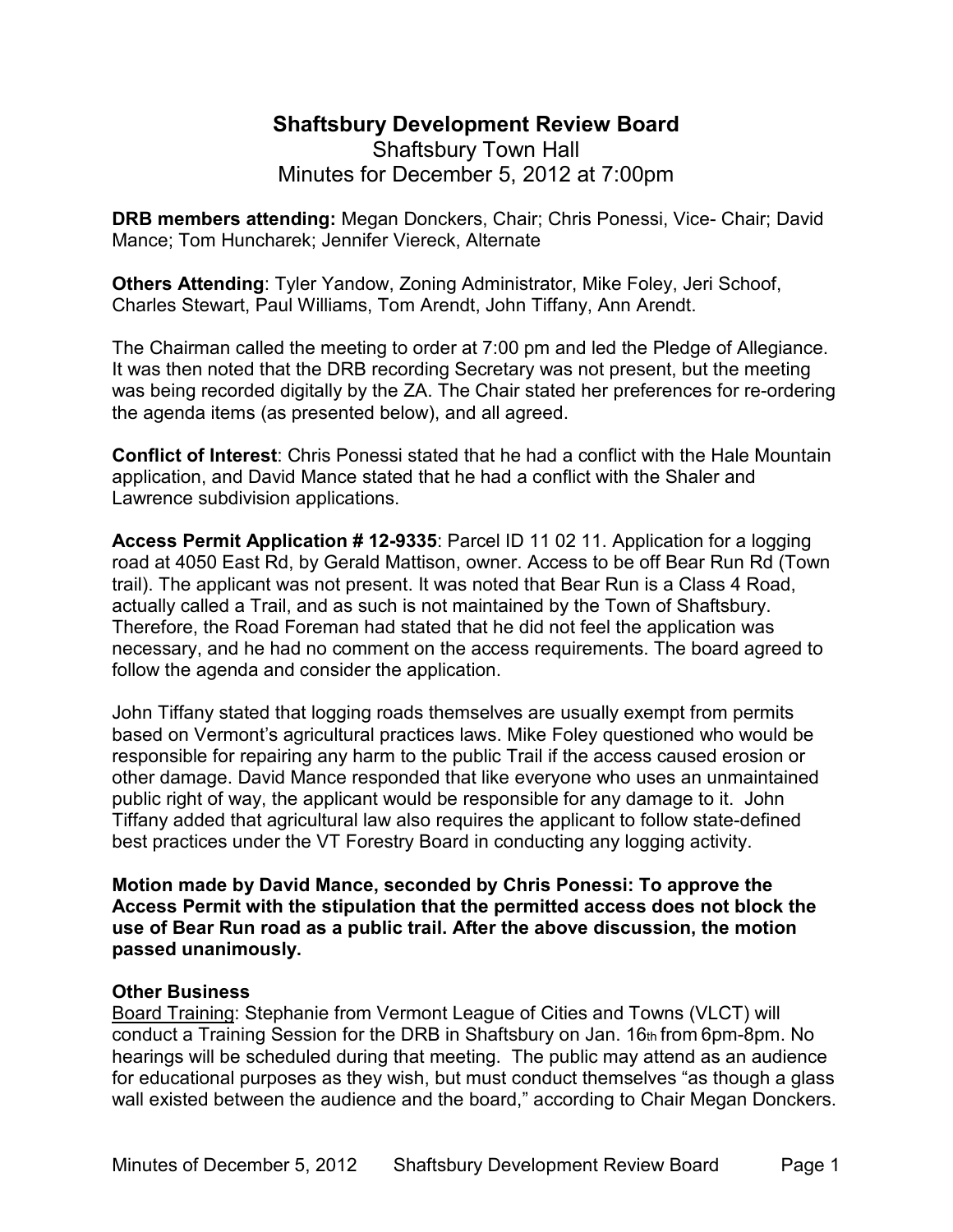She will circulate a list of issues to include in the training based on her reading of past minutes, but would like further input from the board.

Role of Alternates: Megan brought up Tom Huncharek's concern at the prior meeting about whether Shaftsbury's practices regarding Alternates complied with state regulations. The concern was whether Alternates could participate in the meeting as a whole, or only in the individual hearings that comprise much of each meeting. Megan had discussed it with VLCT staff and lawyers, who stated that arguments could be made for either position. Megan also discussed it with the Town Attorney, who stated only that an Alternate was not actually required in a vote unless a quorum could not be met. Tom restated his previous concern, citing VLCT documents and an email from Brian Leven, Deputy Secretary of State.

Jennifer Viereck stated that she had called Brian Leven after the last meeting for further clarification, and found that his response to Tom did not include how the law is applied in Shaftsbury. The only legal basis for determining procedure is the relevant section of law 24 VSA 4460(c). It is composed of only two sentences, in effect: "The Select Board may appoint alternates to a development review board for a term to be determined by them. Alternates may be assigned by the legislative body to serve on the development review board in situations when one or more members of that board are disqualified or otherwise unable to serve." She noted the use of the word "may", not "shall."

She stated that Shaftsbury's practice, as noted in current procedures that the DRB is bound to follow until amended by majority vote, mainly follows the first sentence of 4460. Select Board appointments for DRB Alternates are for one year. When a DRB member is absent, the Alternate fills their seat in all ways for the duration of the meeting. In other instances, if a full panel of 5 was already seated, and a board member recuses themselves from a particular hearing, an Alternate might be appointed by the DRB Chair (not the Select Board) to serve for the duration of that hearing (and subsequent sessions if the hearing is continued). In that case, Brian Leven's advice about only participating in the hearing and not in other meeting items would apply. David Mance confirmed that this practice has continued since the DRB was formed, and that the intent is to uphold the input of five diverse participants at DRB hearings, not just to meet a quorum. The Chairman sought confirmation from the board, and all agreed that they would continue to follow these procedures.

DRB Applicant Process: There are seven applicants for one regular and one alternate seat. The Chairman presented a schedule to interview applicants on 12/19/12 (Jennifer Viereck, Michael Biddy, Mitch Race), 1/2/2013 (Michael Foley, Ron Schoof, Jay Palmer) and 1/16/2013 (Kathy Geneslaw). The Select Board has asked for notification of the DRB interview schedule, and their recommendation, after which they will conduct their own interview process and final appointments.

Rules of Procedure: The Chairman stated that in learning her new role, she had reviewed a lot of material on procedures on the VLCT website. Also, templates for Rules of Procedure for two different levels of formality were available at www.VPIC.info.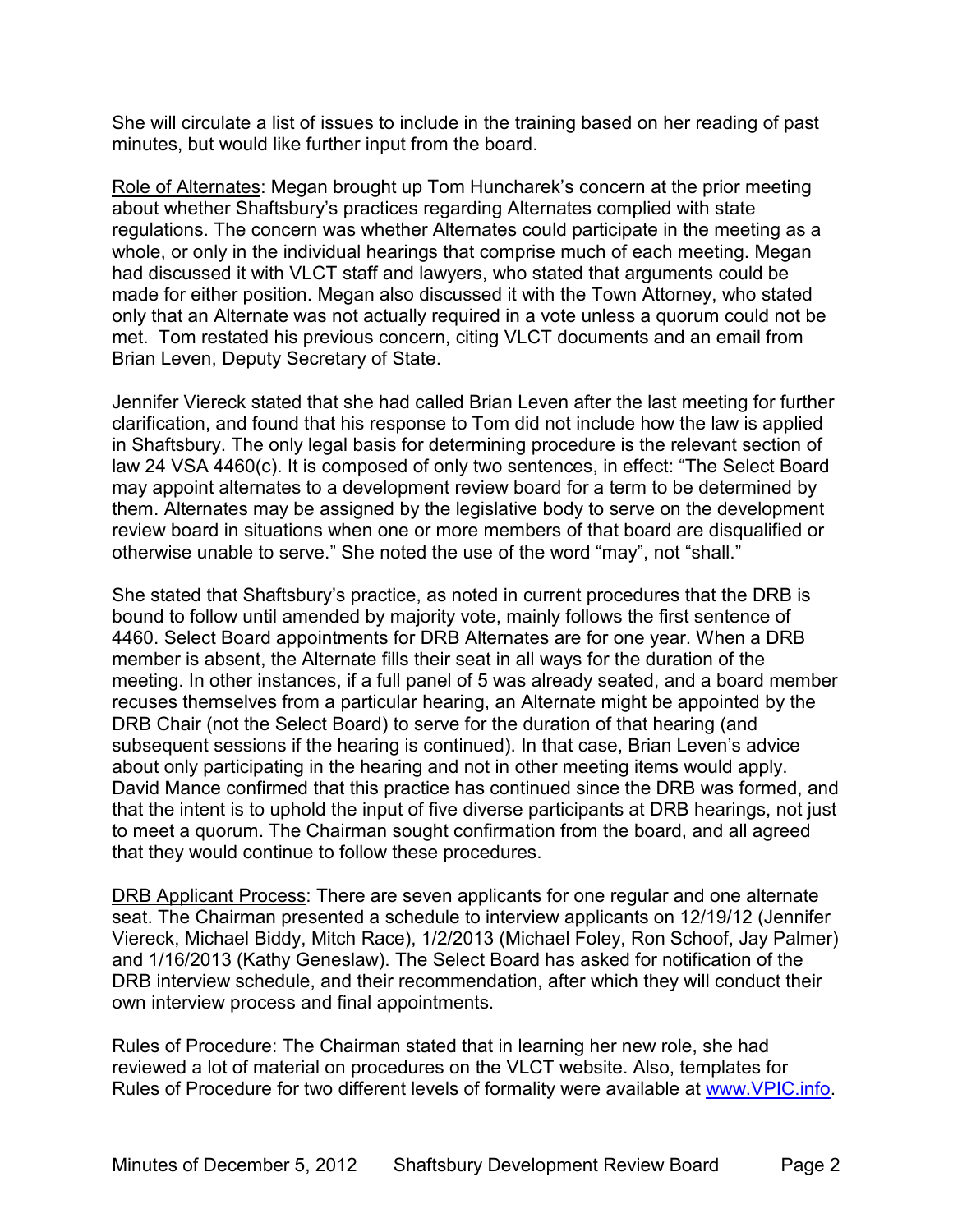The Chair had taken elements of both and combined them into a new draft that she proposed using in replacement of the Rules in place now. Jennifer Viereck offered an amended version of the Chair's draft, which edited some clauses more applicable to other types of boards, and added in some parts of the existing rules, such as Rules of Evidence. Since the www.VPIC.info website was offline most of the week, this item is continued until the next meeting to allow more time for review of all available materials.

**Continuation of Application # 12-9334**: Parcel ID # 18-01-09 and 18-01- 24 – Pursuant to Bylaw Section 7.1.1.3 and 3.6, Hale Mountain Fish and Game Club requests Site Development Plan review and approval for previously completed site improvements for which no permit was obtained. This is for a nonconforming nonprofit group use of RR-40 parcels.

Chris Ponessi recused himself and left the table. The Zoning Administrator also noted that he had once been a member of the Hale Mountain club, but not for at least five years. The board agreed that there was no current conflict of interest. The Chairman described her discussion with the Town Attorney Rob Woolmington, who stated that the only issue and evidence to be considered at this hearing was that of Site Plan review for the list of fourteen improvements on the application. Therefore, a packet of evidence submitted by mail by Owen Beauchesne was not opened yet, and will be handled by the Zoning Administrator. He will review the materials for anything relevant to the Site Plan review, and pass that on to the DRB.

There was a request from Charles Stewart to remove the citation of Nonconforming Use Bylaw 7.1.1.3 from the agenda. The board declined, noting that the site plan review needs to be in the context of the use and zone, but added the citation of Site Plan Review 3.6 and noted that the use is in the RR-40 Zone. The Chairman will confer with the Town Attorney again to confirm procedure in this hearing, and Jennifer Viereck requested that his response be in writing for clarity. The board continued with the Site Plan Review, noting three things that need to be added to the Site Plan. These include the driveway of the caretaker's trailer, all examples of exterior lighting, and the North Bennington water easement.

### **Motion, made by David Mance, seconded by Jennifer Viereck: to accept the applicant's submitted photos of site improvements in lieu of the building floor plans required under 3.6.2.3. The motion carried unanimously.**

The Chairman discussed scheduling site visits for the DRB with the applicants. She stated a preference that DRB members go in pairs but not in a group, to facilitate refraining from any ex-parte discussion with each other or the applicants. Emails will be exchanged with Charles Stewart and proceed from there.

**Motion: Made by David Mance, seconded by Jennifer Viereck: To continue this hearing until January 2, 2013, to allow time for site visits by all DRB members. The motion carried unanimously.**